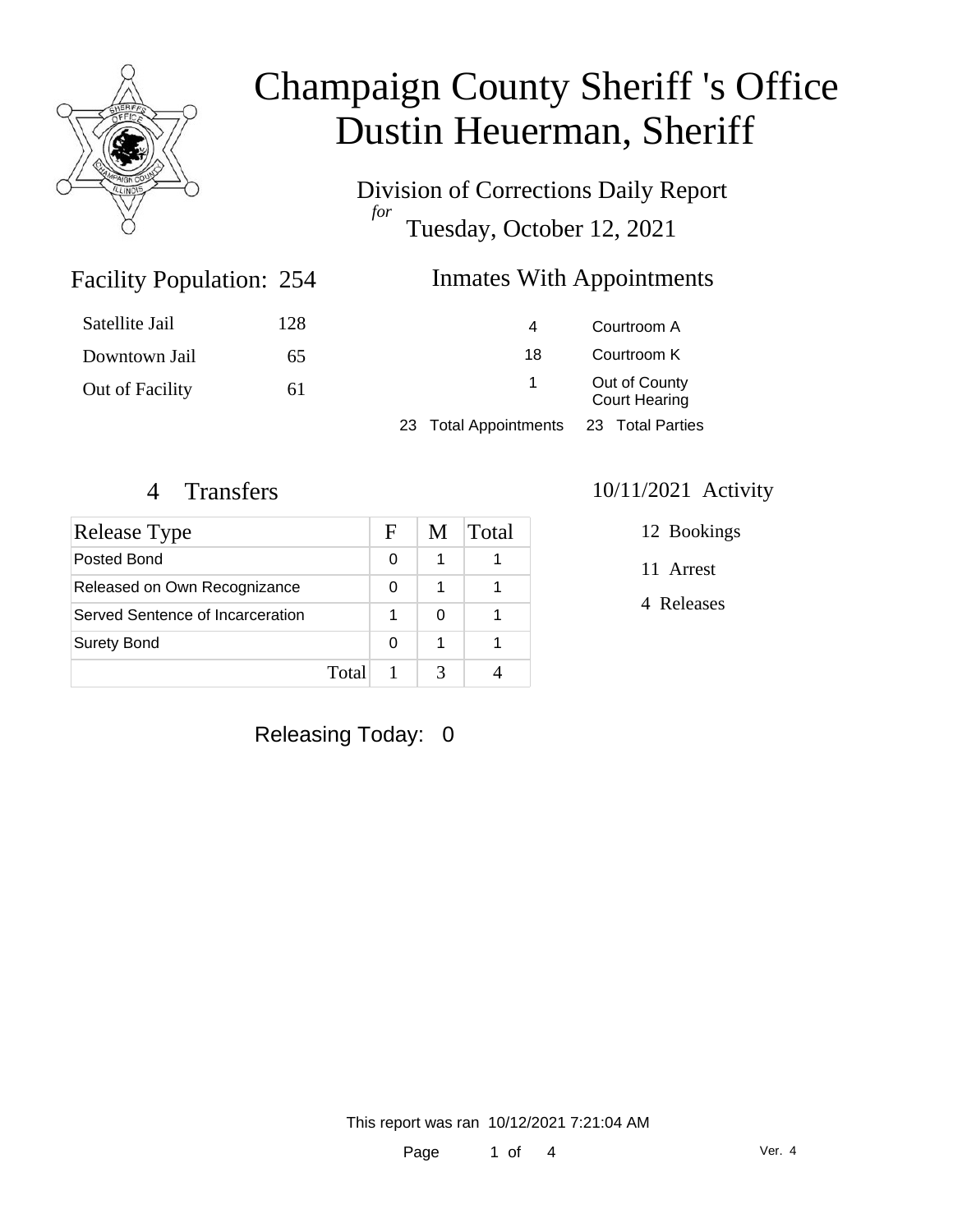

Division of Corrections Daily Report *for* Tuesday, October 12, 2021

#### Custody Status Count

- Electronic Home Dentention 16
	- Felony Arraignment 15
		- Felony Other 3
	- Felony Pre-Sentence 7
		- Felony Pre-Trial 167
	- Felony Pre-Trial DUI 3
	- Felony Sentenced CCSO 3
	- Felony Sentenced IDOC 16
		- Hold Other 1
	- Misdemeanor Arraignment 4
		- Misdemeanor Other 1
		- Misdemeanor Pre-Trial 3
			- Petition to Revoke 3
			- Remanded to DHS 12
				- Total 254

This report was ran 10/12/2021 7:21:04 AM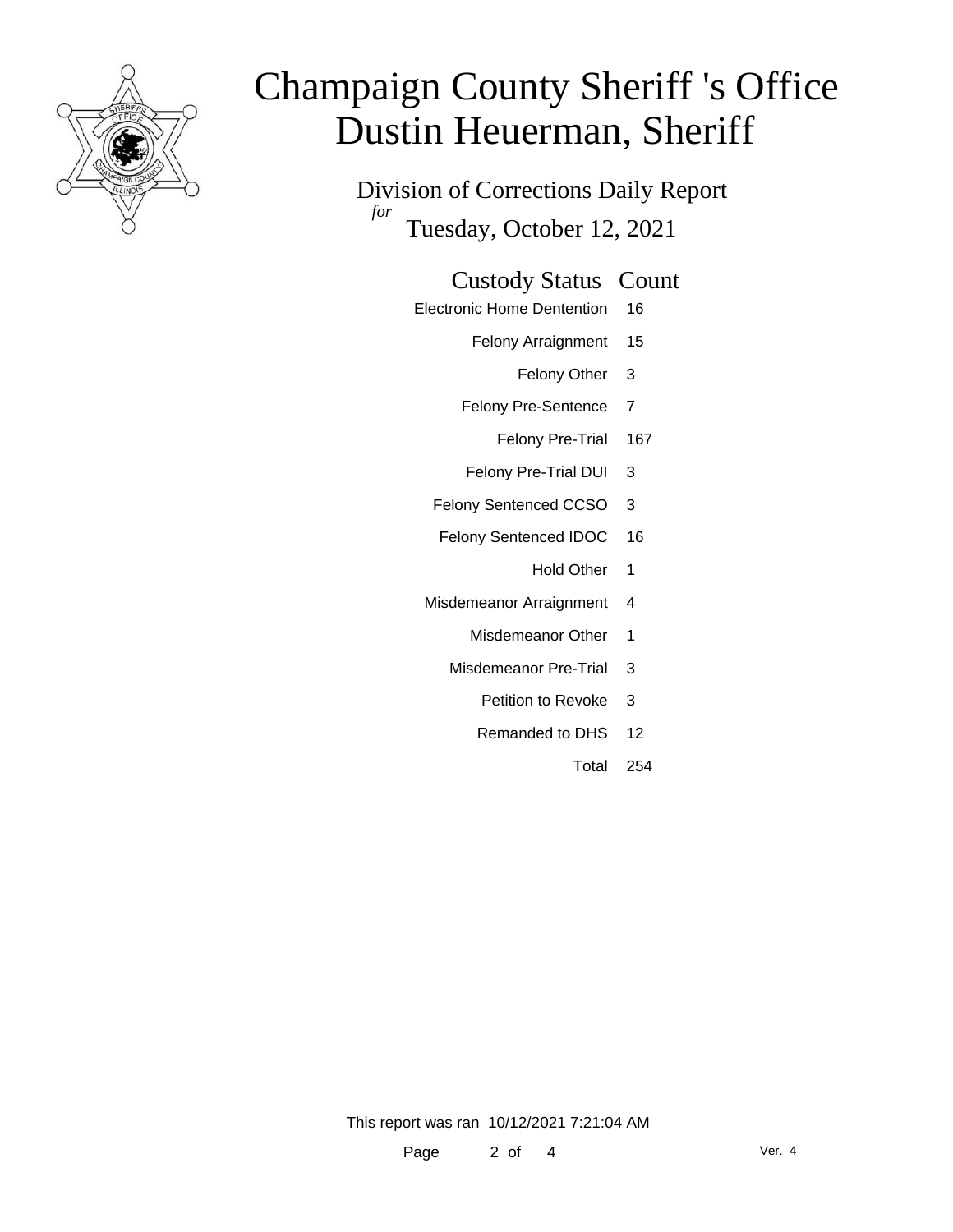

Division of Corrections Daily Report *for* Tuesday, October 12, 2021

### Inmates With Appointments

| Jailing Party Name           | Location                       | Number of Records / Node |
|------------------------------|--------------------------------|--------------------------|
| BRAATEN, KAYLAN AMBER        | Courtroom K                    | 1 / Satellite Jail       |
| BROWN, LIONEL TERRELL        | Courtroom K                    | 1 / Satellite Jail       |
| CALHOUN, DENZEL              | Courtroom A                    | 1 / Satellite Jail       |
| COLE, ERIC JOSE              | Courtroom K                    | 1 / Satellite Jail       |
| COOPER, ROBERT DWAYNE        | Courtroom K                    | 1 / Satellite Jail       |
| DAVIS, MARTIN DENNIS         | Courtroom K                    | 1 / Satellite Jail       |
| DORRIS, KEMION DAETOCE       | Courtroom K                    | 1 / Satellite Jail       |
| FIELDS, NICOLOS KINCAID      | Courtroom A                    | 1 / Satellite Jail       |
| HUGHES, TYDERRIUS DEQUON     | Out of County Court<br>Hearing | 1 / Out of Facility      |
| JONES, BOBBY RAY             | Courtroom K                    | 1 / Satellite Jail       |
| LEE, AMAHRION JA'MERE        | Courtroom K                    | 1 / Satellite Jail       |
| LEWIS, TREVOR DANIEL         | Courtroom A                    | 1 / Downtown Jail        |
| MCDOWELL, OLIVER TODD        | Courtroom K                    | 1 / Satellite Jail       |
| MOORE, ANDREW LEE, Junior    | Courtroom K                    | 1 / Satellite Jail       |
| MURPHY, ELIJAH               | Courtroom K                    | 1 / Satellite Jail       |
| PABLO-FRANCISCO, DAVID       | Courtroom K                    | 1 / Satellite Jail       |
| RUDD, CURTIS WAYNE           | Courtroom K                    | 1 / Satellite Jail       |
| SMITH, BRADLEY REED          | Courtroom K                    | 1 / Satellite Jail       |
| TETTER, KIMBERLY SUE         | Courtroom K                    | 1 / Satellite Jail       |
| VALDEZ-MARTIR, DYNA MARLENI  | Courtroom K                    | 1 / Satellite Jail       |
| WADE, DEMETRIUS DARYL        | Courtroom A                    | 1 / Satellite Jail       |
| WHITLOCK, GEORGE ABRAM       | Courtroom K                    | 1 / Satellite Jail       |
| <b>WILKINS, MICHAEL CARL</b> | Courtroom K                    | 1 / Satellite Jail       |

### Transfers